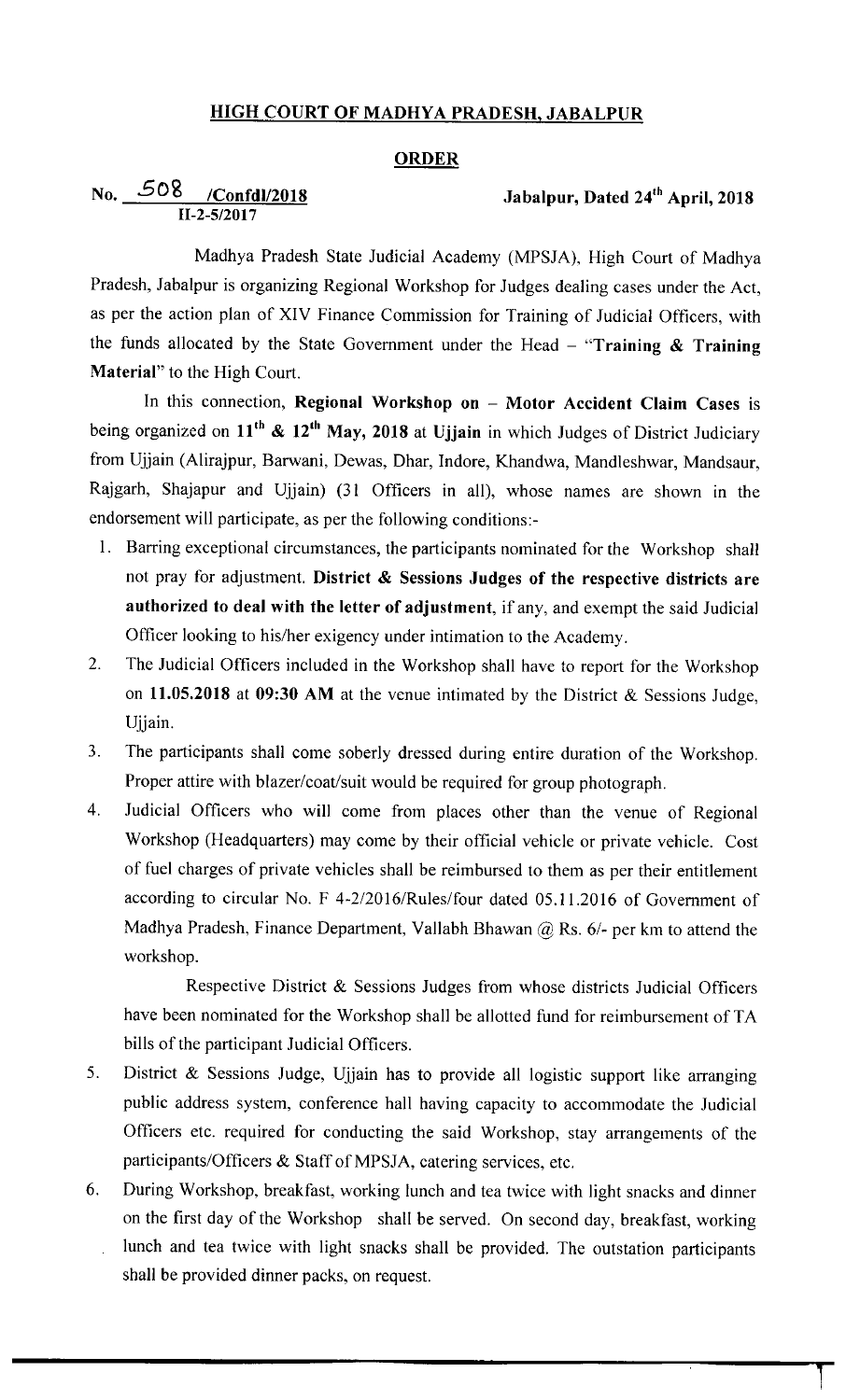- $7.$ Stay arrangement shall be provided on single/twin sharing basis for the participants.
- $\mathbf{8}$ . Make arrangements for some of the participants of outstation (more than 150 kms.) who may reach one day before the scheduled programme. So arrangement of stay and dinner for such participants has also to be made.
- 9. The District Judge may utilize the services of two of the Judges from District Judiciary for logistic support and they shall be paid remuneration of Rs.2,000/- per head per programme and the District Judge shall be paid remuneration of Rs.2,500/- for guidance and providing logistic support, which shall be adjusted towards their honorarium paid as guest faculty.

Class Ill and Class IV employees (two each) of the MPSJA/District Headquarters whose services will be utilized during the Workshop, an incentive of Rs.1000/- to Class Ill employees and Rs.300/- to Class IV employees shall be provided.

- 10. Judicial Officers at regional headquarters or from other places, whose services are utilized as Guest Faculty for the purpose of Workshop, shall be paid honorarium as per High Court Order dated 26.08.2016.
- 11. The District Judge, Ujjain shall make all payments within seven days of the programme and forward the details with copies of bills to the Director In-charge, MPSJA.

BY ORDER OF HON'BLE THE CHIEF JUSTICE

 $24.4.18$ {MOHD. FAHIM ANWAR)

gREGISTRAR GENERAL

Jabalpur, Dated 24<sup>th</sup> April, 2018

#### Endt. No.  $\frac{509}{\sqrt{201}}$  /Confdl/2018 11-2-5/2017

Copy forwarded to :-

- $\mathbf{I}$ . The Deputy Controller, Govt. Central Press, Arera Hills, Habibganj, Bhopal-6 for publication in the next issue of the M.P. Gazaette
- $2.$ The Principal Secretary, Govt. M.P. Law & Legislative Affairs Department,  $1<sup>st</sup> Floor$ , Vindhyachal Bhawan, Bhopal, Pin 462 006, for information.
- $3.$ The Accountant General, (I), M.P. Gazetted Audit Department, Gwalior, for information.
- $4.$ The Accountant General, (11), Gwalior, for information.
- 5.
- 1. Shri Rakesh Kumar singh (Jr.), II Additional District Judge, Alirajpur
- 2. Shri Sameer Kulshrestha, II Additional District Judge, Barwani
- 3. Shri Ashutosh Agrawal, Ill Additional District Judge, Barwani
- 4. Shri Uday Singh Maravi, I Additional District Judge, Sendhwa, District Barwani
- 5. Shri Vikash Bhatele, IV Additional District Judge, Dewas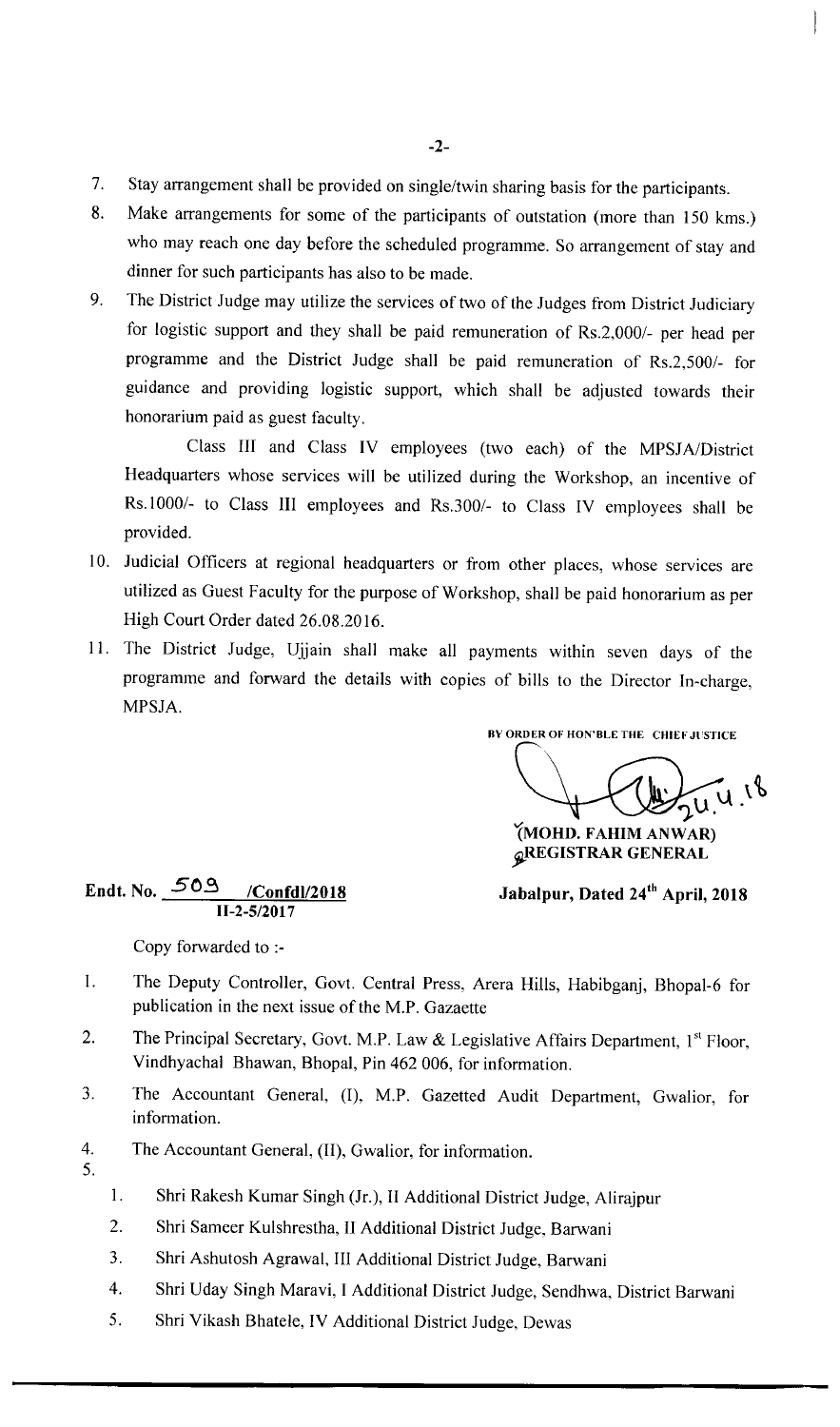- 6. Shri Ashok Bharadwaj, II Additional District Judge, Sonkatch, District Dewas
- 7. Shri Goutam Bhatt, II Additional District Judge, Bagli, District Dewas
- 8. Smt. Pravina Vyas, I Additional District Judge, Kukshi, District Dhar
- 9. Smt. Vandna Raj Pandey, V Additional District Judge, Dhar
- 10. Shri Ashok Gupta, 11 Additional District Judge, Dr. Ambedkar Nagar, District Indore
- 11. Shri Tajinder singh Ajwani, IV Additional District Judge, Indore
- 12. Shri Tanveer Ahmad Khan, III Additional District Judge, Indore
- 13. Shri Raghvendra singh chouhan, ASJ, Special court No.7, Indore
- 14. Shri Yogendra Kumar Tyagi, IX Additional District Judge, Indore
- 15. Shri sushil Kumar, XVIII Additional District Judge, Indore
- 16. Shri vivek saxena, VII Additional District Judge, Indore
- 17. Smt. Deepali sharma, I Additional District Judge, Khandwa
- 18. Shri Tapesh Kumar Dubey, II Additional District Judge, Khandwa
- 19. Smt. Arti Sharma, I Additional District Judge, Mandleshwar
- 20. Shri Roopesh Kumar Gupta, Ill Additional District Judge, Mandsaur
- 21. Shri Narsingh Baghel, VI Additional District Judge, Mandsaur
- 22. Ku. Nivedita Mudgal, I Additional District Judge, Biaora, District Rajgarh
- 23. Shri sanjay shrivastava, I Additional District Judge, Rajgarh
- 24. Smt. Mary Margret Francis David, Additional District Judge, Susner, District Shajapur
- 25. Shri Amit Ranjan Samadhiya, 11 Additional District Judge, Shujalpur, District Shajapur
- 26. Shri Surendra Singh Gurjar, IV Additional District Judge, Shajapur
- 27. Shri Liladhar solanki, II Additional District Judge, Ujjain
- 28. Shri vikas sharma, V Additional District Judge, Ujjain
- 29. Shri Alok Kumar Saxena, I Additional District Judge, Khachraud, District Ujjain
- 30. Shri Rajendra Dewda, IV Additional District Judge, Ujjain
- 31. Shri Mukesh Nath, II Additional District Judge, Mahidpur, District Ujjain

### With a direction to report for the Workshop at 9:30 AM on 11.05.2018 at Ujjain.

- 6. District and Sessions Judge, Alirajpur/ Barwani/ Dewas/ Dhar/ Indore/ Khandwa/ Mandleshwar/ Mandsaur/ Rajgarh/ Shajapur/ Ujjain for information and necessary action.
- $7<sub>1</sub>$ Budgetary allocation of Rs.2,56,000/- will be made to District & Sessions Judge, Ujjain vide a separate order of the High Court to meet the expenses of the Workshop at Ujjain on 11.05.2018 & 12.05.2018 (Friday & Saturday).
- 8. Budgetary allocation for reimbursement of TA/ Fuel expenses of participant Judges from the respective districts will be made to the District and Sessions Judge,